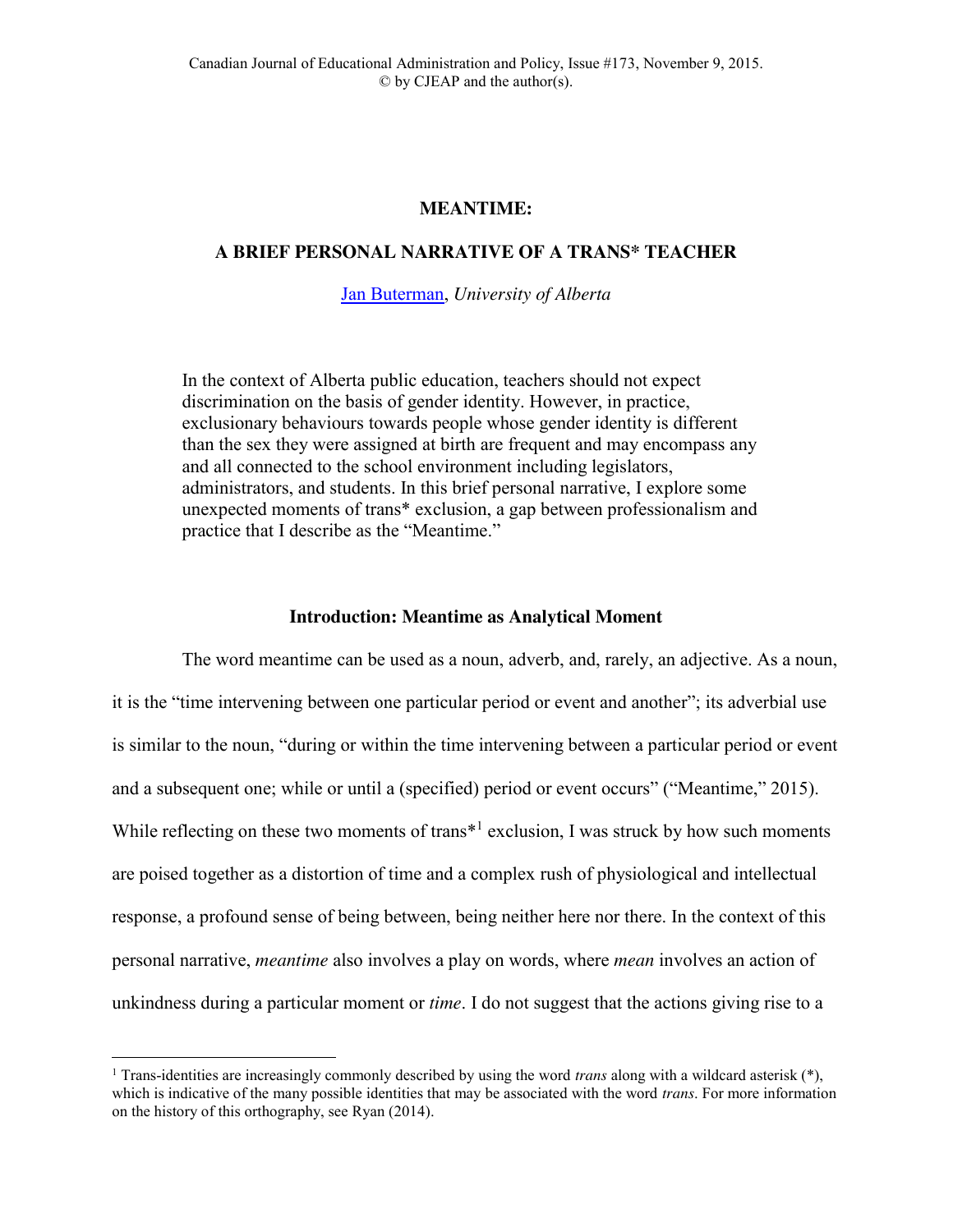Meantime are inherently intended to be unkind, rather that the outcome or consequence of the Meantime is not predictable at the moment of its occurrence.

### **Meantime One: The Administrator**

Imagine, if you will, the scene: a manager's office complete with a large desk, a small side table, three chairs. During your brief lunch break with your colleagues, your manager calls you to his office. You take the lone empty seat. Sitting around the table is you, the manager, and his assistant. You're a diligent, hard worker. When the manager called you in, you thought you'd made a positive impression. Maybe the manager was prepared to praise your work, perhaps even offer you a longed-for promotion. But the presence of the assistant manager confuses you. You realise you're in the middle of the room, management between you and the door. But, you reason, the meeting can't be about anything too serious. After all, you're in this office together yet you are alone; no one from the union is there to represent you.

Then the manager speaks.

"I don't like to beat around the bush," he says, beginning to beat around the bush. "I've called the union and our lawyer, but we haven't heard anything back from the union about the situation."

Your stomach knots and the blood in your veins turns to ice. *Union? Lawyer? Why are you here, and why is the union not here with you? What have you done?* You know you are a good worker. You have never been in trouble with the law, but the manager is talking about a lawyer. You know that whatever is going on must be a mistake. *How can the manager be talking about a lawyer? Why does the management believe they need to talk to a lawyer and the union before talking to you? What could be the matter? Why is this happening to you?* You have this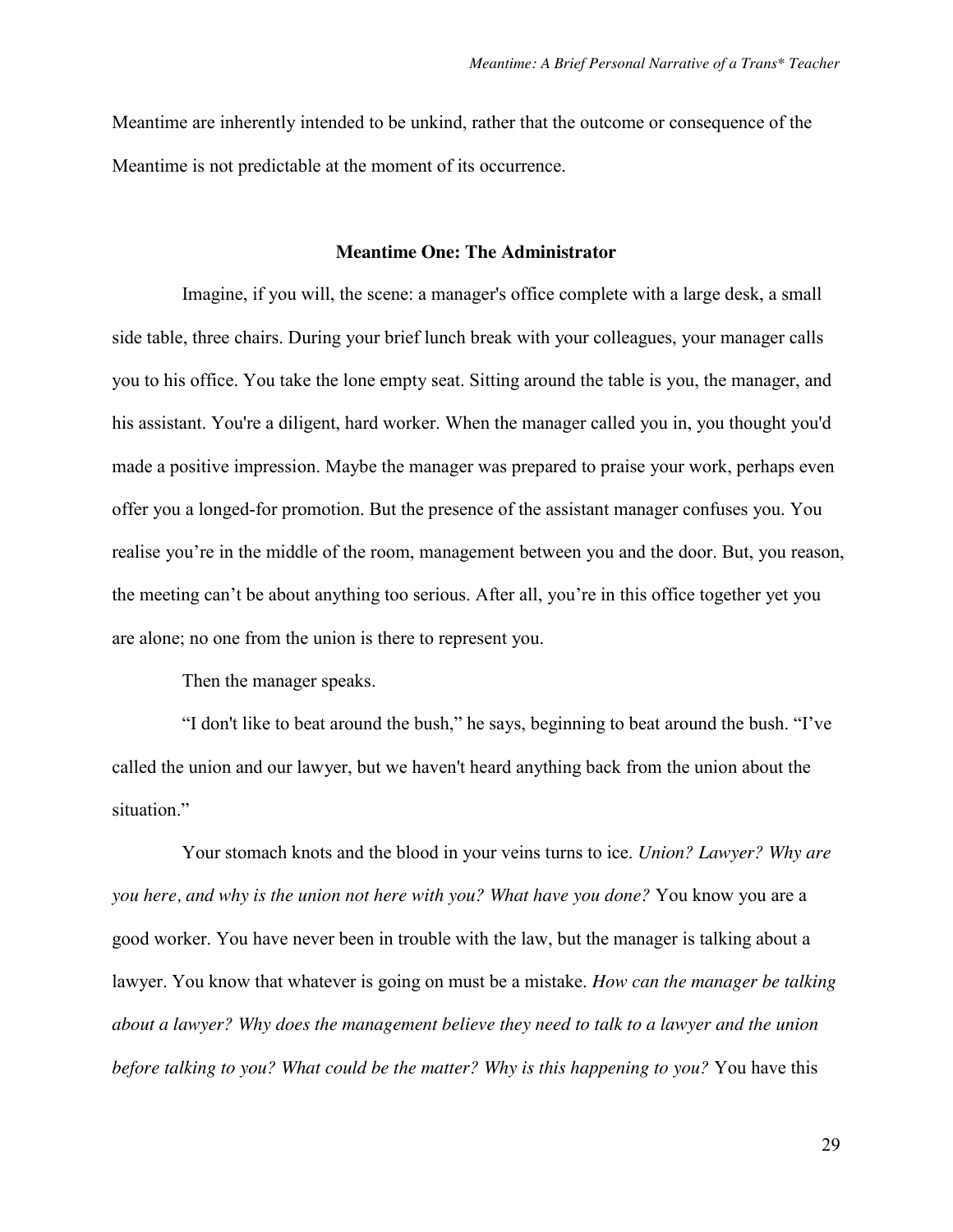conversation with yourself in less than a heartbeat, or perhaps your heart has actually stopped just as your breath has caught, unable to draw or expel. Your thoughts race, circling around and around, trying to make things—anything—fit. Trying to make sense of the senseless.

The manager mentions "the situation" several more times, each statement giving no further clue as to what "the situation" is that the manager might be referring to. Finally, the manager states, "the lawyer says it's okay."

Oh, well, wonderful! *It's okay*, you think. But you still don't know what is okay—you don't know why the union was called and you don't know why you're in this room with two managers and no representation while management talks about a lawyer. Other than, apparently, the lawyer says *it's okay*. You're still completely at a loss, although it appears that whatever is going on does not somehow involve breaking a law.

In a voice barely constrained from breaking under the intense fear still saturating your entire body you ask, "Could you . . . please . . . perhaps, explain to me exactly what is 'the situation' we're talking about here?"

Taking a deep breath, the manager pauses before stating, "Apparently you're . . . you're . . . transgendering."

Your heart begins to beat again. Air rushes into your lungs. Your blood starts to thaw. *Oh, that!* you think. The soothing balm of relief starts to erase the fear clutching deep within your being. As you begin to breathe again, to live again, management continues. You are told that a co-worker was "concerned" about you entering the "wrong washroom" and reported this concern to management, and that's when your managers called the union and the lawyer, and then your managers called you.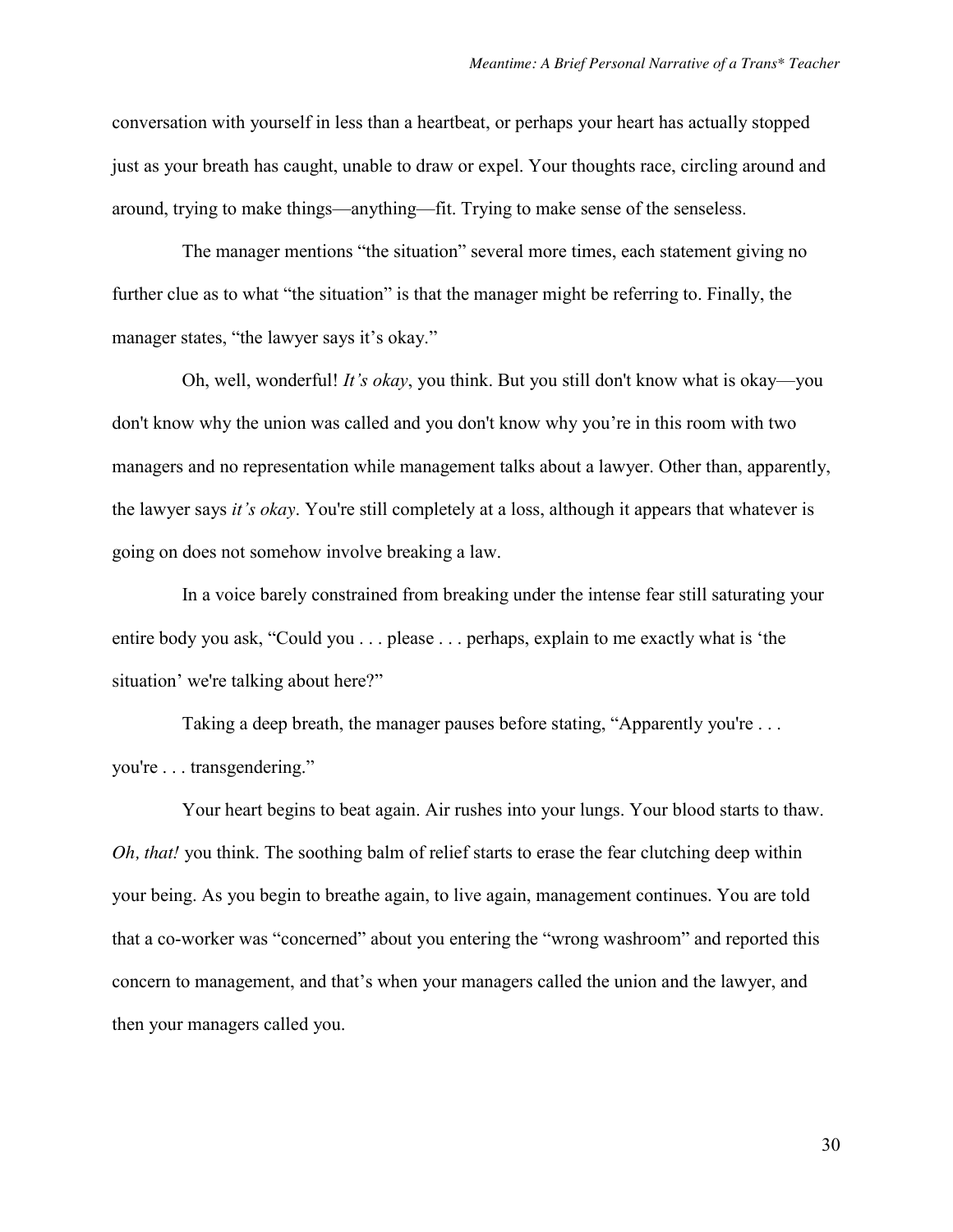# **Meantime Two: The Student**

Imagine, also, the busy grade 12 classroom. For the most part, students are working individually or in small groups on an assignment. Some students are visiting together, planning instead to complete the assignment as a weekend project. The day is rapidly coming to a close and the students' enthusiasm for a warm, sunny Friday afternoon is running high.

You've subbed for this teacher many times. When in this classroom, most students express their pleasure at discovering you will be there for the day. In this classroom the students take direction from you as easily as you would expect if you yourself were the classroom teacher.

One student asks for clarification regarding part of the assignment. You answer the question. A second student misses the answer and asks, "What did he say?" While the first student answers the second, a third student sneers, "*He*?"

You're startled. Some months ago, you began your Real-Life Experience, "the act of fully adopting a new or evolving gender role or gender presentation in everyday life" (World Professional Association for Transgender Health, 2005). No one has deliberately misgendered you or questioned your male gender identity for a long time. Your transition from female to male has not been secret: you have taught as both Mrs. and Mr., and your involvement in the struggle for trans\* civil and human rights is increasingly well-known to the public at large.

You realise the student is staring at you, a smirk on his face. His arms are crossed in front of his chest. He is leaning against the back wall of the classroom, his chair propped only on its back two legs. Even from the front of the classroom, his air of superiority is tangible. Without question, he's calling you out. Everything about his posture and tone is set to intimidate.

You look at him from across the room, your eyes now locked together as though you were mere centimetres apart. When you answer, your voice is calm and steady. "Yeah: he," you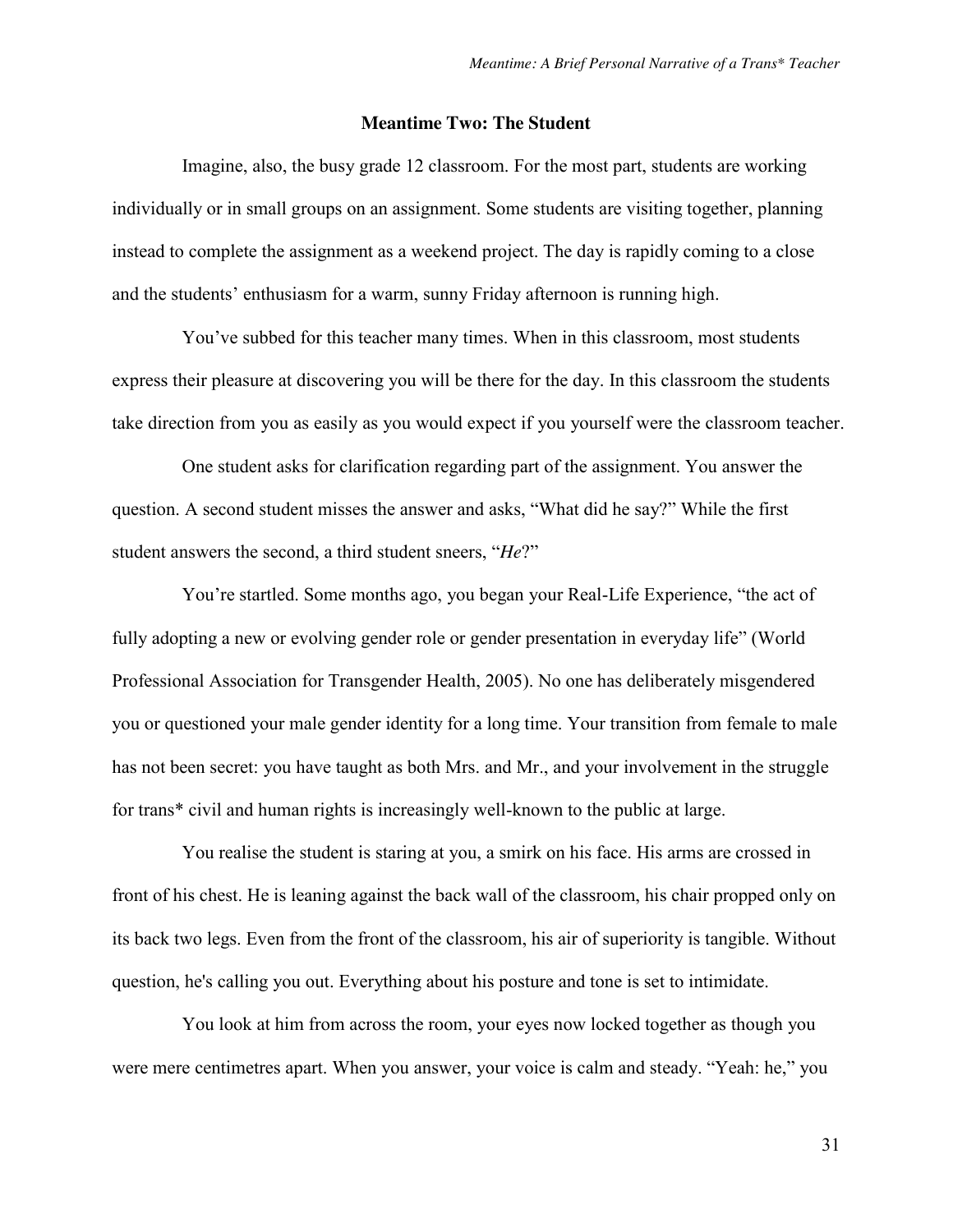say, "just like it says on the board." You gesture back at the whiteboard where you wrote your name at the beginning of the day. The student scoffs dismissively, a harsh sound, not quite a chuckle and not quite a snort. Disdainful. He won't be told anything by the likes of you. Holding his gaze, you offer him an opportunity, "Did you have something you wanted to add to that?"

Nonplussed, he deflates. His cool, superior posture unwinds into uncertainty. His arms uncross and hang limp by his sides as his chair settles to the floor. His voice also reflects the unexpected turn in this exchange, his answer of "No," ending on a rising note as though he were uncertain of what he would need to say or do next if he were to answer "Yes." You turn your attention back to the class at large for the last few moments of the school day. The bell rings: class dismissed. Within minutes, you are alone among the empty desks.

#### **Context**

Meantime One and Meantime Two represent the far poles of my professional experiences as a trans\* teacher. For those of you aware of my unresolved legal struggles with an Alberta school board that terminated my substitute teaching employment for being trans\*, my framing of the two Meantimes as the *poles of my professional experience* may seem confusing. From my perspective, having one's professional practice cut off altogether isn't a particularly helpful example, as it does not provide opportunities for practical implementation beyond recommending "don't fire trans\* people." For me, recognising the differences between the two poles represented by the Meantimes needed much reflection over many years to make sense. At the time of their occurrence, both Meantimes were traumatic and left me feeling abused. Yet my reflections have led me to understand Meantime Two stands as an unpleasant yet ultimately enlightening experience, whereas Meantime One rekindles significant anxiety simply from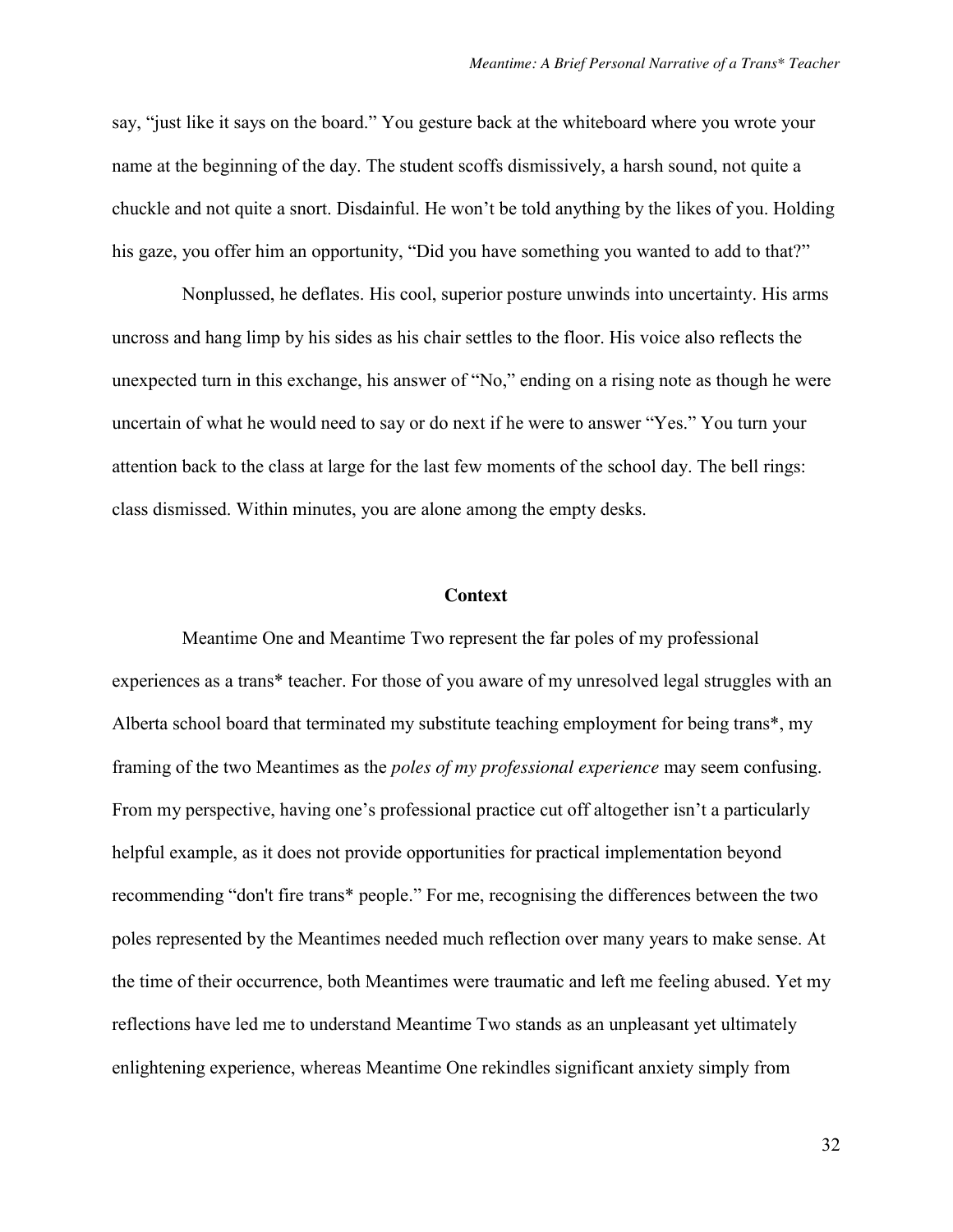recalling the incident.

Meantime One represents the far negative of my professional experience as a trans\* teacher. Some particulars are necessary to explain why this story is much worse than it may appear on the surface. The managers in Meantime One were school administrators, a principal and a vice-principal, individuals in positions that represent great power within our schools. The school is located in the province of Alberta. Both the anonymous teacher who complained to the principal and I are teachers governed by the Teaching Profession Act (2000) of Alberta and both of us are compulsory members of the provincial teachers' union, the Alberta Teachers' Association. Finally, regardless of the contractual status of that anonymous teacher colleague, I am merely a substitute, guaranteed no more work than the single day that I am currently teaching.

At the opposite experiential pole is Meantime Two. Again, some particulars help explain why this story is not what it may appear to be on the surface. The statutory, regulatory, and policy environment within which teachers work clearly establishes positive expectations for safe working and learning environments, as well as explicit protection for "gender identity" as an enumerated category within our profession, as established by the Alberta Teachers' Association. As issues arising beyond the educational environment resulted in my active engagement with mainstream media regarding trans\* rights, I was also publicly known to be trans\* even by those I worked with in schools.

#### **Exploring Meantime One**

Meantime One is an incident that could arise in any organisation wherein a manager identifies a problem and informs you of its resolution. However, Meantime One involves administration additionally informing you that a lawyer agreed that transitioning from one sex to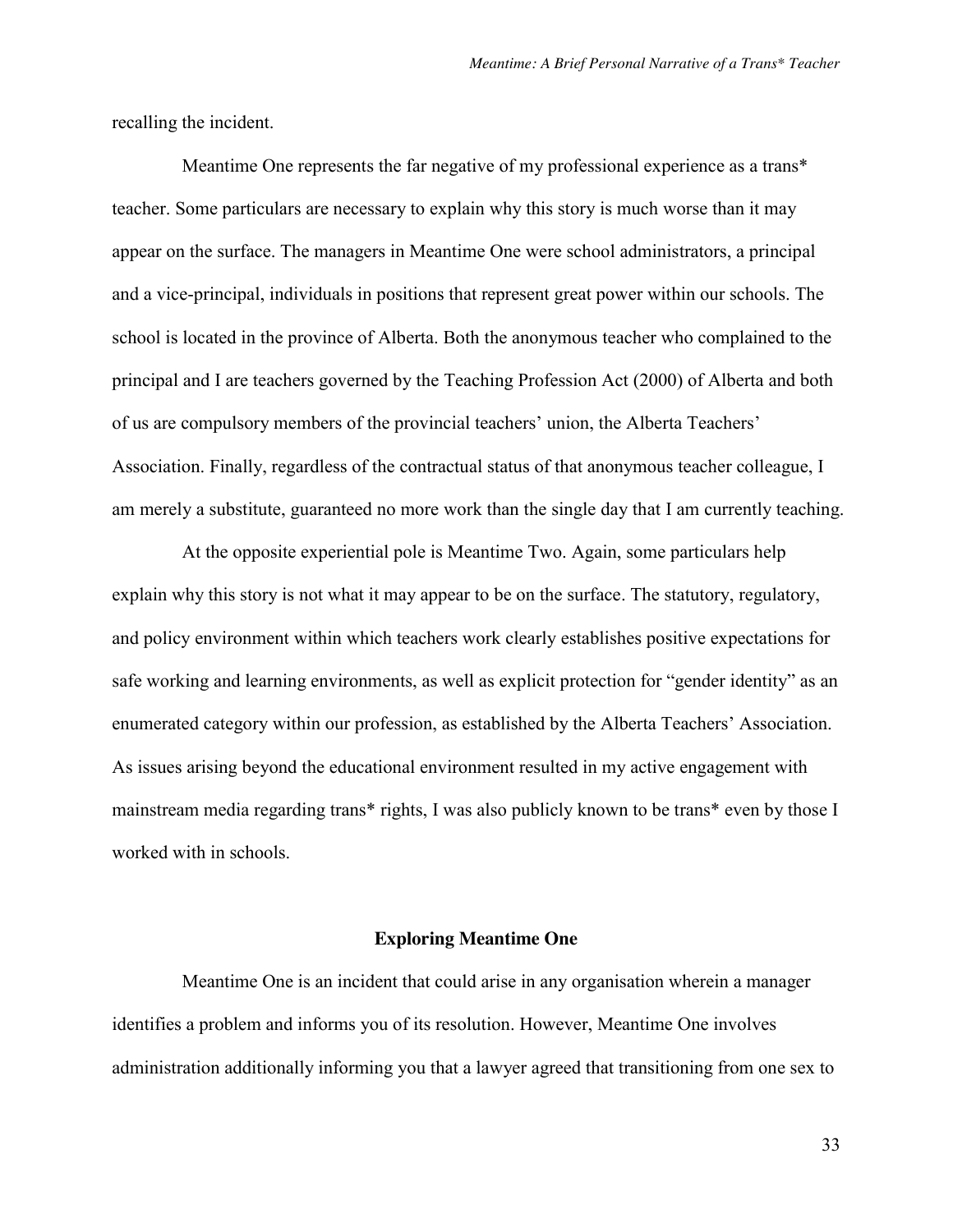another is okay. If you happen to be trans\* yourself, you are likely already aware that transitioning in Canada is perfectly legal; no one need call their lawyer to ask about this legality on your behalf. When I include the particulars that situate this story within Alberta public education, a more worrying picture emerges. Even now, I am hesitant to label the events within Meantime One as deliberately malicious: after all, this particular school board did not choose to terminate my employment for being trans\*. Instead, as often appears to be the case when trans\* people engage with complex systems, the system broke. In this instance, the system in question is the system governing professional expectations for teachers in Alberta, a system that already explicitly includes protection for trans\* teachers and students.

According to the Alberta Teachers' Association (2004a) *Code of Professional Conduct* (*Code*), a "teacher criticizes the professional competence or professional reputation of another teacher only in confidence to proper officials and after the other teacher has been informed of the criticism . . ." (s. 13). Such a "teacher, when making a report on the professional performance of another teacher, does so in good faith and, prior to submitting the report, provides the teacher with a copy of the report . . ." (s. 14). The *Code*'s preamble "stipulates [the] minimum standards of professional conduct of teachers but is not an exhaustive list of such standards," establishing a baseline rather than an aspirational target. In this framework, the baseline begins with one teacher speaking to another teacher regarding that teacher's conduct.

In Meantime One, the baseline for reporting teacher conduct under the ATA's *Code* was not met. Preceding this meeting, I had completed the first half of a busy day in a busy school. None of my teacher colleagues had approached me regarding either my activities at the school or my transition. While I am disinterested in discussing my transition within my workplace, trans\* people generally—including me—are casually and even routinely asked inappropriate questions.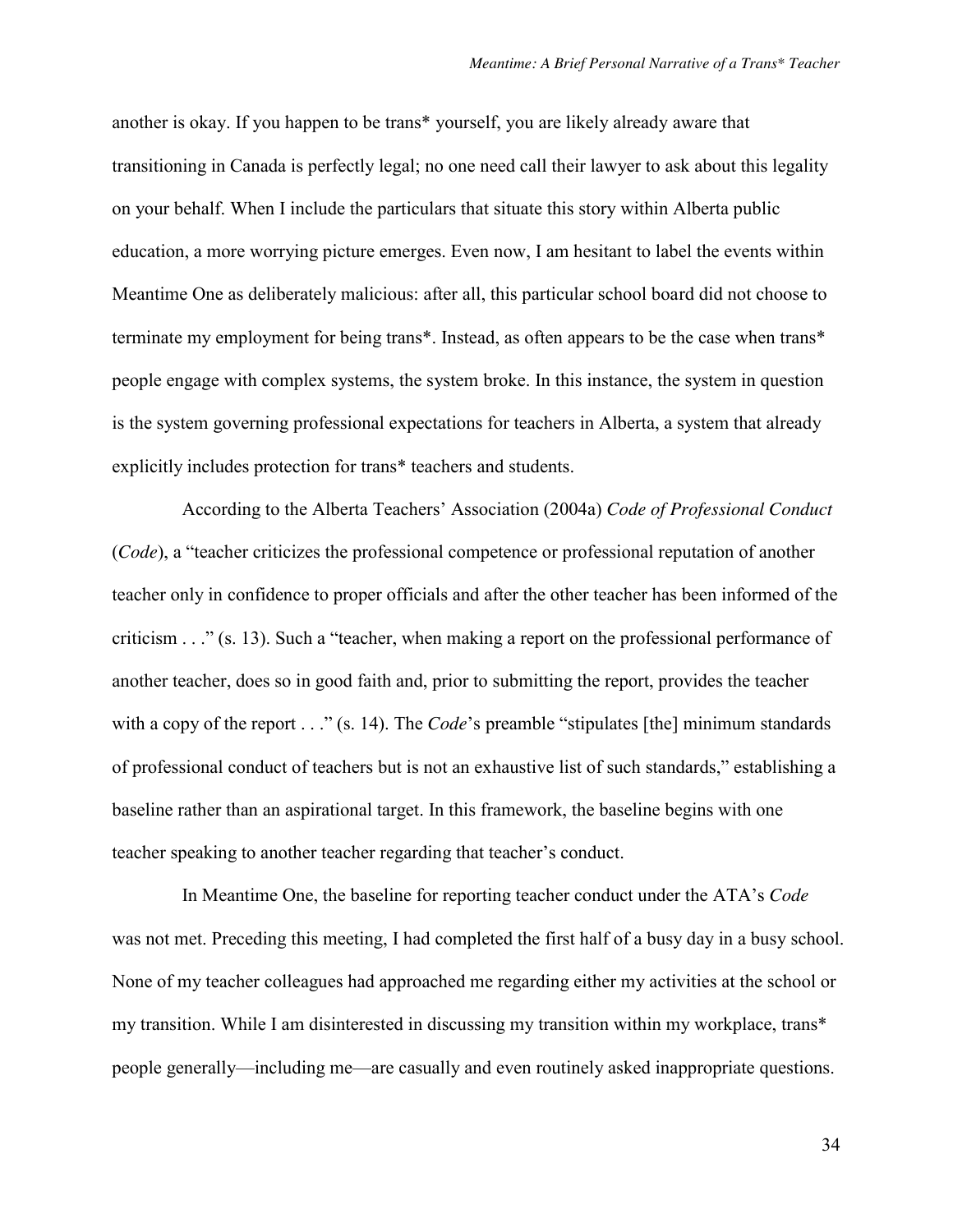For example, asking a trans\* person, "Have you had the operation yet?" is the same as asking, "What do you look like naked?" Particularly in the early days of my transitioning, I was asked such questions by all manner of people, including teachers, government officials, and even passing acquaintances. However, on the day of Meantime One, until I was brought to the office, nothing seemed amiss. According to the principal the "concern" was raised by one of my teacher colleagues, not by non-teacher staff—such as a secretary—who might be reasonably understood not to be beholden to an ATA regulation governing behaviour among teaching professionals.

The *Code of Professional Conduct* is not merely wishful thinking. The Alberta Teachers' Association itself is established through the Teaching Profession Act (2000), which is empowered by law to have such a code (s. 8.1). According to notes appended to the *Code*, "Items 13 and 14 of the Code . . . do not pertain to reporting to the [Alberta Teachers'] Association on the possible unprofessional conduct of another member" (Alberta Teachers' Association, 2004a). The principal's explanation of having contacted "the union" is perhaps explained by the *Code*'s note, except that according to the principal, a teacher made the complaint to the principal and not to the association; and again, no teacher made any comment to me personally at any time that day. To this day, I have no idea which teacher colleague spoke with the principal rather than with me; all I have is the memory of several minutes of sheer terror while bushes were beaten around "the situation."

I must also query why I was asked to the principal's office in the first place. If, as he asserted, "the lawyer says it's okay," then the principal logically had ample information to return to the unknown teacher colleague and inform said teacher that there was no problem whatsoever. The only individual(s) who needed further advice were those who were unaware that Alberta teachers may indeed be trans\*, that *it's okay* to be trans\*.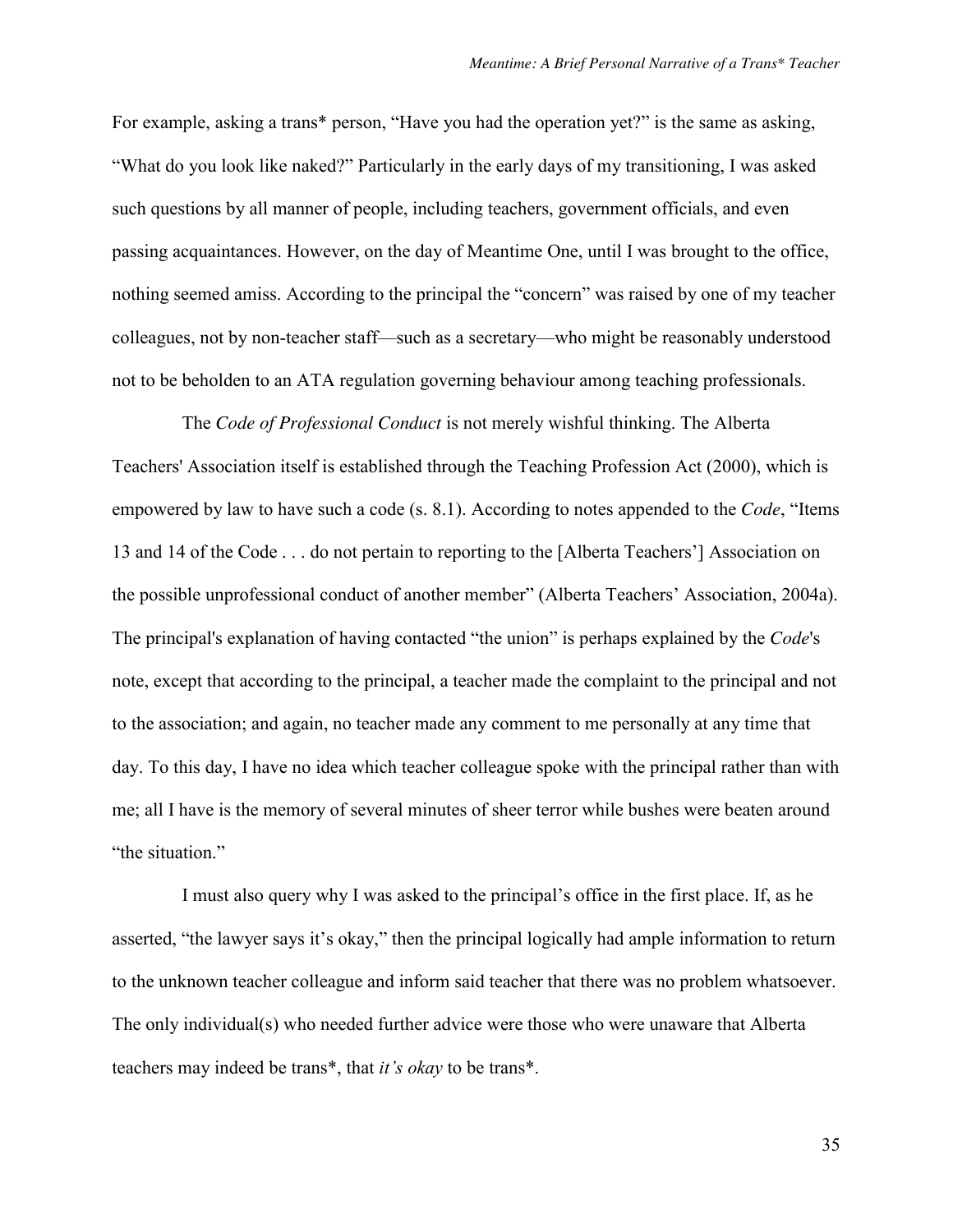School and school board administrators have many obligations to meet each school day. But Meantime One demonstrates what I can only describe as a stunning lack of awareness regarding appropriate interaction among professionals—expectations clearly enumerated in the *Code*. Perhaps had all those involved in the discussions presaging that lunchtime meeting been more familiar with the particulars of the *Code*, they would have realised that neither the union nor the lawyer needed to be called: the *Code*'s sixth out of sixteen enumerated items is "gender identity" (Alberta Teachers' Association, 2004a, s.1) the policy term used to describe how someone interprets their lived gender, which "may or may not correspond with the sex assigned at birth" (Quinn, 2010, p. 6; Public Health Agency of Canada, 2010, p. 1). But the *Code* only references "gender identity" with respect to students. How were the administrators to know that a teacher should likewise not be harassed for their gender identity? For that we need to turn to a second essential Alberta Teachers' Association (2004b) document, the *Declaration of Rights and Responsibilities for Teachers* (*Declaration*), described as forming part of the constitution of the ATA. The *Declaration* contains a parallel section to that of the *Code*, as applied to teacher rights: "Teachers have the right to be protected against discrimination on the basis of prejudice as to race, religious beliefs, colour, gender, sexual orientation, gender identity, physical characteristics, disability, marital status, family status, age, ancestry, place of origin, place of residence, socioeconomic background or linguistic background" (Alberta Teachers' Association, 2004b, s. 9). Some might argue that compelling me to attend an impromptu meeting in the principal's office hardly constitutes discrimination—after all, teachers in schools frequently speak with administrators. Yet Meantime One wasn't a moment of mentoring a teacher new to the fold: this was vague, oblique references to "the situation" and multiple, direct references to "the union" and "the lawyer"—all of which would prove to be a "situation" at least discomfiting even for a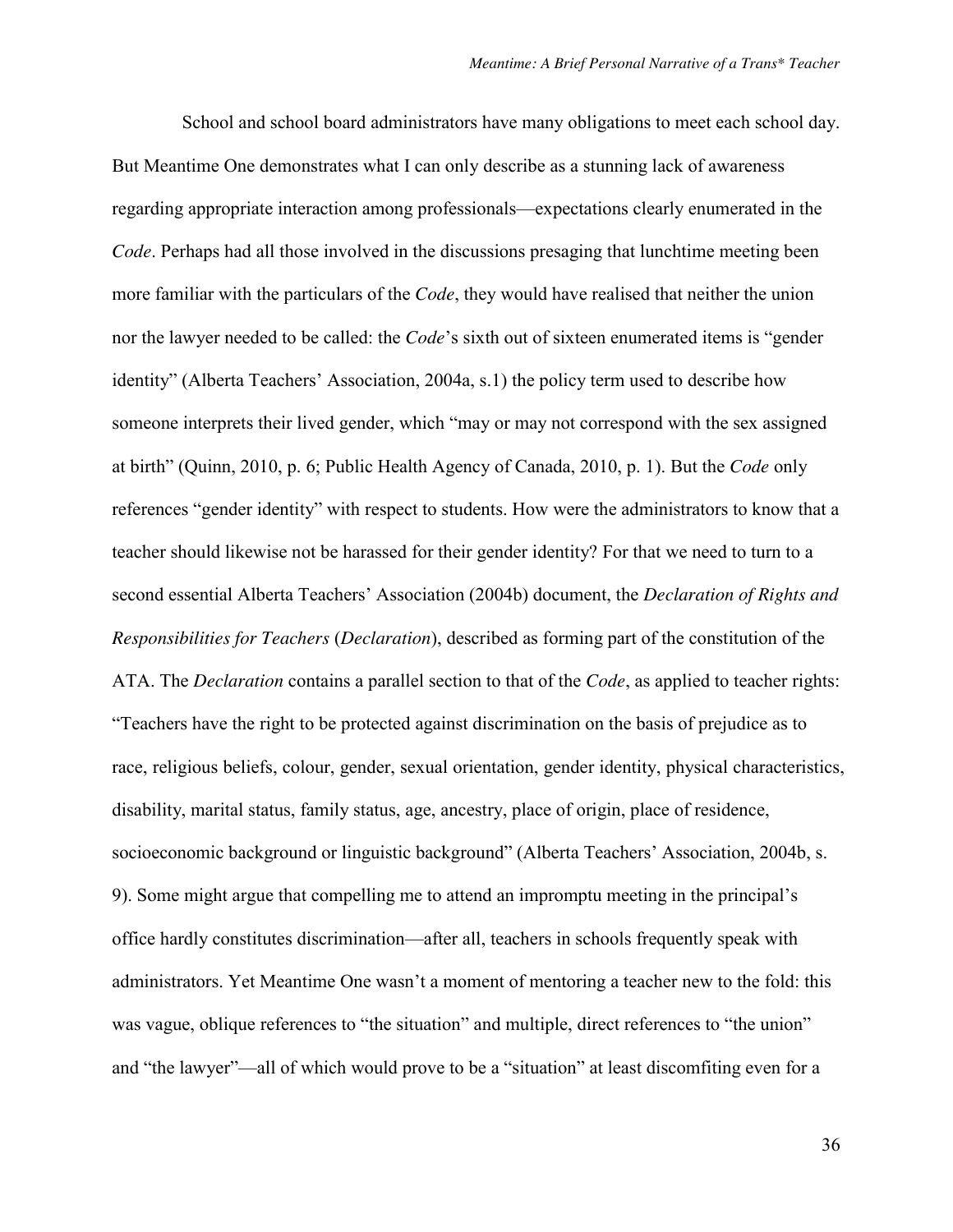seasoned teacher.

The policy and legislation described above are only part of the picture: issues of power also come into play. Without attributing malice to "the situation" I experienced with the administrators in Meantime One, the discussion was terrifying in part because the stakes were so high; quite outside of the fear of being accused of some sort of illegal activity, the very same people who might hire you for a longer-term teaching position, or even eventually recommend you for permanent teacher certification by the provincial authorities, are those who are conducting a discussion that is apparently serious enough to warrant legal advice. No teacher should be put in a position to have such statements made without benefit of at least a union representative at their side. Substitute teachers in particular may have minimal resources at hand. They may know few if any of their colleagues, they may be unaware of how school-based policies differ from site to site, and they may know little about the fine details embedded within the *Teaching Profession Act* (2000) governing the broader profession. As opposed to pensioned teachers who choose to take substitute teaching assignments after retirement, substitute teachers new to the profession may also have little practical ability to refuse work or challenge inappropriate working conditions because of their need for gainful employment. Administrators developing or implementing policy need to be attentive to more than just the words on paper; they need to be attentive to the power relations emergent from interactions with difference. Attentiveness to power relations means anticipating needs—or, if unanticipated, asking for and providing the resources needed with reference to interacting with difference.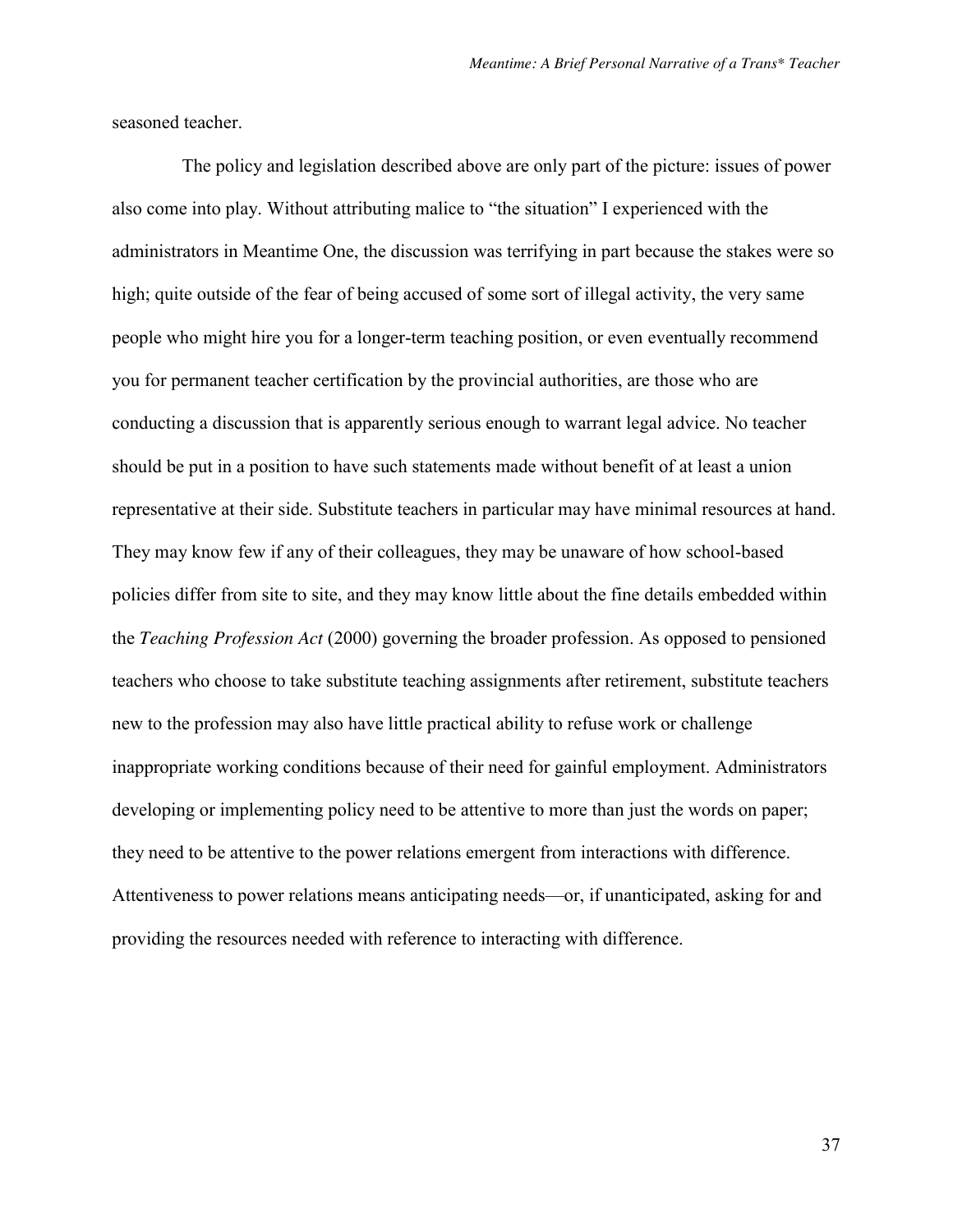### **Exploring Meantime Two**

After reviewing Meantime One, it would be easy to assume that the incident with the high-school student described in Meantime Two should be interpreted as equally negative. Prior to entering the teaching profession, I had not anticipated that students might choose to bully teachers. Once I became a substitute teacher, I experienced classrooms where some students would engage in behaviours clearly calculated to discombobulate the new person in the room, yet I would describe the vast majority of those behaviours as centring around testing limits. Yet when the student in Meantime Two drew my attention through his loud, sneering tone and intimidating posture, the difference between these two types of behaviours were unmistakeable. Being tested felt nothing like being targeted. While the student's apparent lack of knowledge regarding my highly-public trans\* status was charming, that did not make up for the trauma of the threat itself. Even so, Meantime Two is clearly distinguishable as ultimately empowering rather than disenfranchising.

In assessing and responding to this student's behaviour, I note that at that time he threatened no overt physical violence, albeit he appeared capable of enforcing a verbal threat by physical means. Yet threats need not be physical to be present. Consider Meantime One, wherein administrators imply something terrible by invoking mention of "the lawyer." While those involved in the first Meantime did not appear to be engaged in deliberate malice, the high-school student involved in the Meantime Two most certainly was: he intended to intimidate, a clear example of transphobic bullying (Maheu, Hillyard, & Jenkins, 2012).

Transphobic bullying is defined as "prejudiced behaviour against a person's actual or perceived gender identity or gender expression" (Government of Alberta, 2014). Among other techniques, deliberately misgendering a person only takes a single salutation or pronoun. Even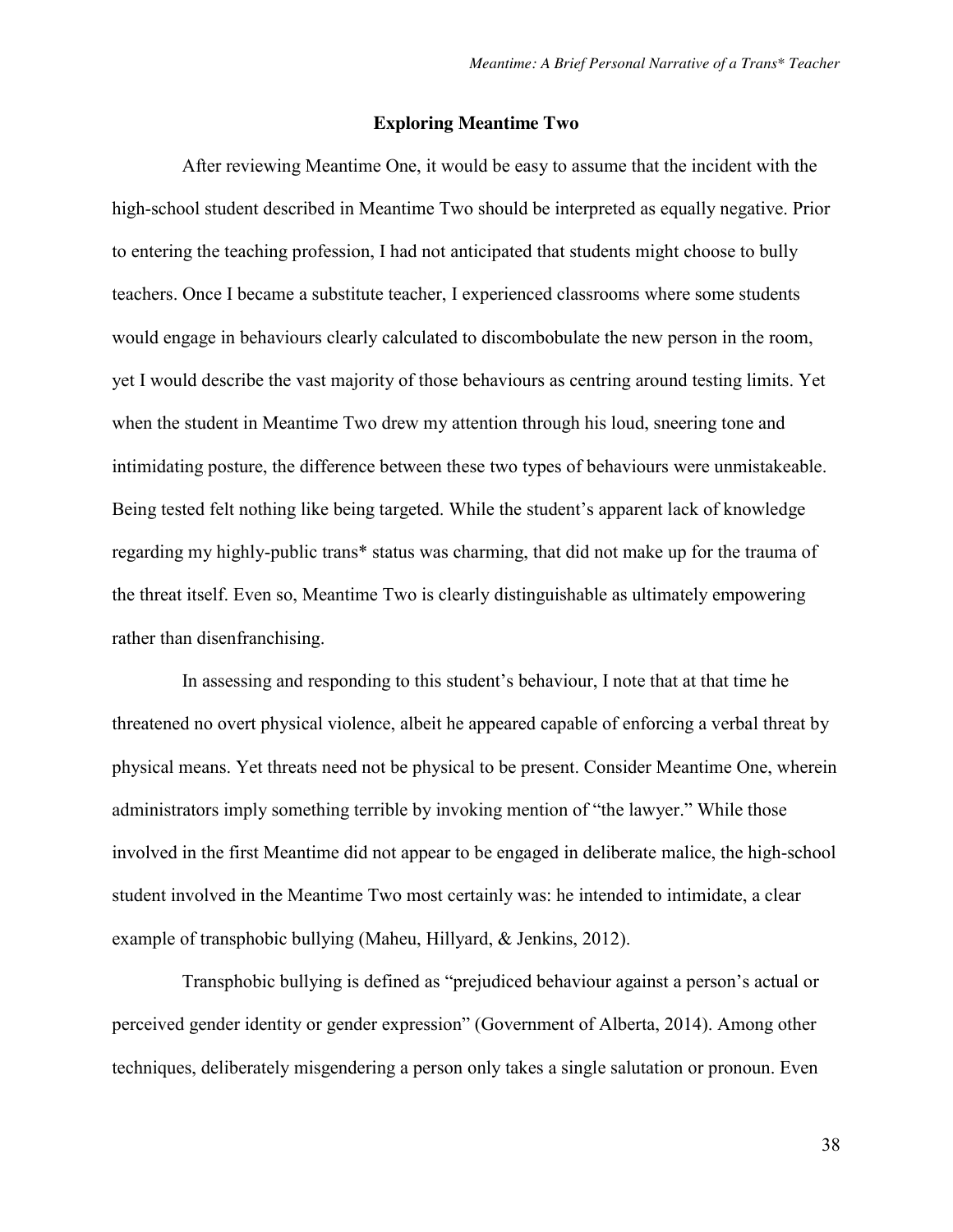before I transitioned in the workplace, I had experienced two incidents of deliberate misgendering. One involved an anonymous student in a busy hallway remarking loudly behind me: "Oh look, it's Missus Mannnnnnnnnnnnn," drawing out and playing on the final syllable of my last name. Another involved a student erasing the *s* from *Mrs*. on the whiteboard, later addressed by a different student who declared "That's just mean!" and promptly rewrote the letter *s* in its correct position. Misgendering is a topic discussed throughout trans\* communities in many different contexts, including "violence" (Clark, 2014), "incarceration" (Allen, 2014), "hate speech" (Truitt, 2014), and "death" (Davis, 2014), to cite just a few.

Being an adult does not immunise a person from transphobic bullying, as "transgender teachers and other staff members experience verbal abuse that may drive them out of the profession" (Gender Identity Research and Education Society, 2010, p. 14). Given that the student in Meantime Two was giving every possible signal that the intent was to bully or harass, how can I possibly suggest that Meantime Two is somehow empowering rather than disenfranchising? Don't both Meantimes mirror the same issues? At each separate Meantime's occurrence, I certainly felt terrified, yet reflecting upon the specific content of each incident, Meantime Two reveals a very different sense.

Classroom management is an ongoing part of teacher practice. Teachers face a variety of unique individuals, personalities, learning needs, communication styles, and many other elements that influence the learning space we share together as teachers and students. Educators have obligations to ensure classrooms are safe, inclusive learning spaces. Such obligations are present even when teaching as a substitute teacher. For the time I am in any given classroom, I work hard to ensure my classrooms are also safe, inclusive learning spaces. Yet a substitute teacher is not the classroom teacher. Substitutes are also beholden to the lessons laid before us by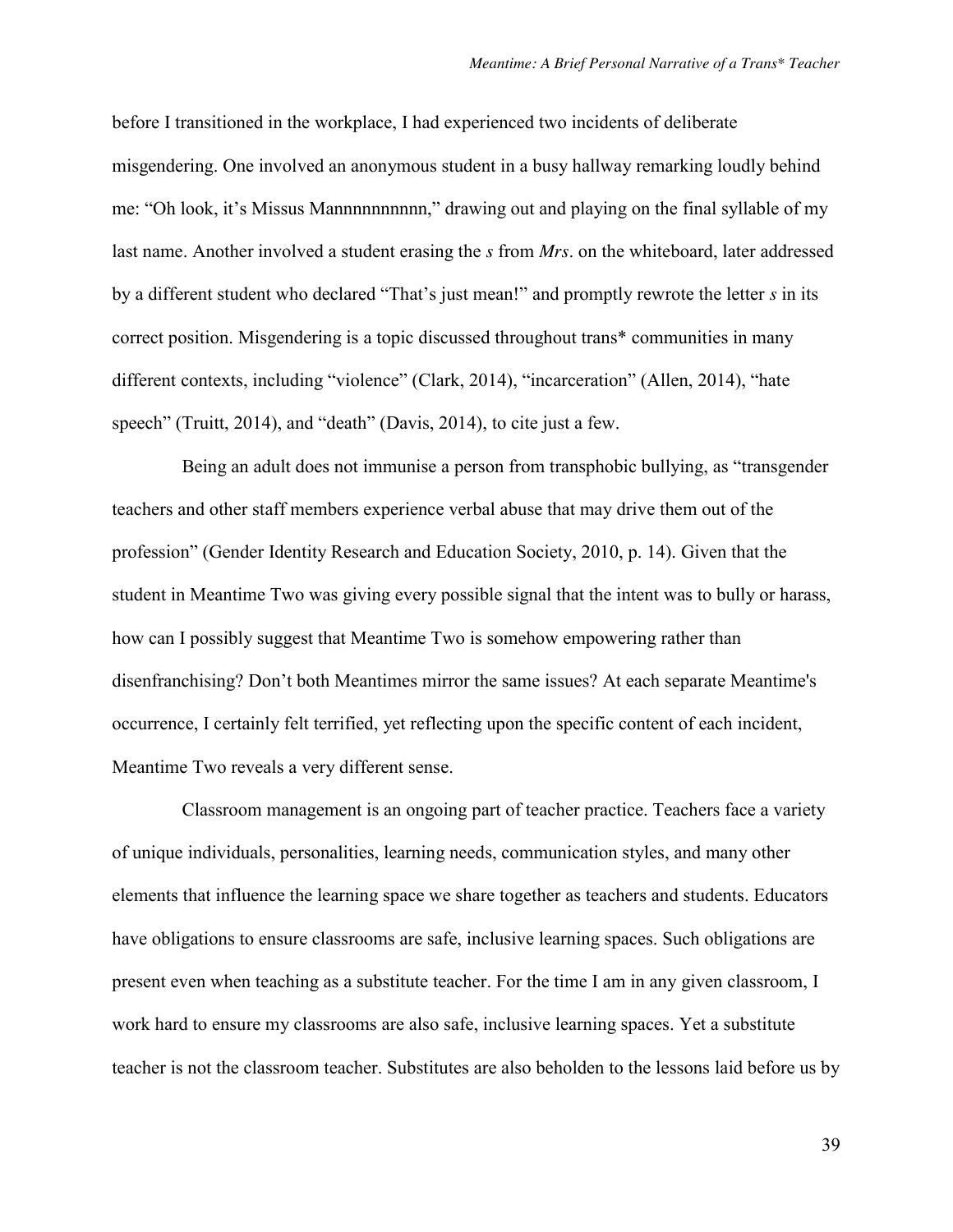the absent teacher, and we are expected to use our professional competency to meet the classroom teacher's expectations in addition to the complex statutory, regulatory, and professional obligations upon us.

The Alberta School Act (2000) obligates boards to ensure that the learning environment is "a safe and caring environment that fosters and maintains respectful and responsible behaviours" (s. 45.8). To that end, the ATA's *Declaration* notes that "teachers have the right to expect standards of pupil behaviour necessary for maintaining an optimal learning environment and have the responsibility to use reasonable methods to achieve such standards" (Alberta Teachers' Association, 2004b, s. 2). Teachers are also obligated by statute to "maintain . . . order and discipline among the students while they are in the school . . ." (School Act, 2000, s. 18.1.f). As the teaching professional in place within the room at the moment of Meantime Two's inception, I was the one who held fiduciary responsibility to meet these many obligations. During this Meantime, I was acutely aware that as in any other classroom conflict, the teacher's responses and actions could either enable or hinder resolution of that conflict. Additionally, while I was unaware of whether any other trans\* people were also within the room during Meantime Two, the possibility that others could be harmed by inaction was very real; just as with sexual minorities, gender minorities make up a small yet present part of any given population. International research on trans\* education issues reveals that "without firm action by the school, rumours, prejudice and bullying are likely to ensure swiftly" (Gender Identity Research and Education Society, 2010, p. 12). Indeed, even in Alberta, "transphobic and homophobic verbal bullying are heard every day by students in school. Yet these types of bullying are the least responded to by adults and youth" (Government of Alberta, 2014). I consider deliberately misgendering anyone generally to be an act of bullying. Deliberately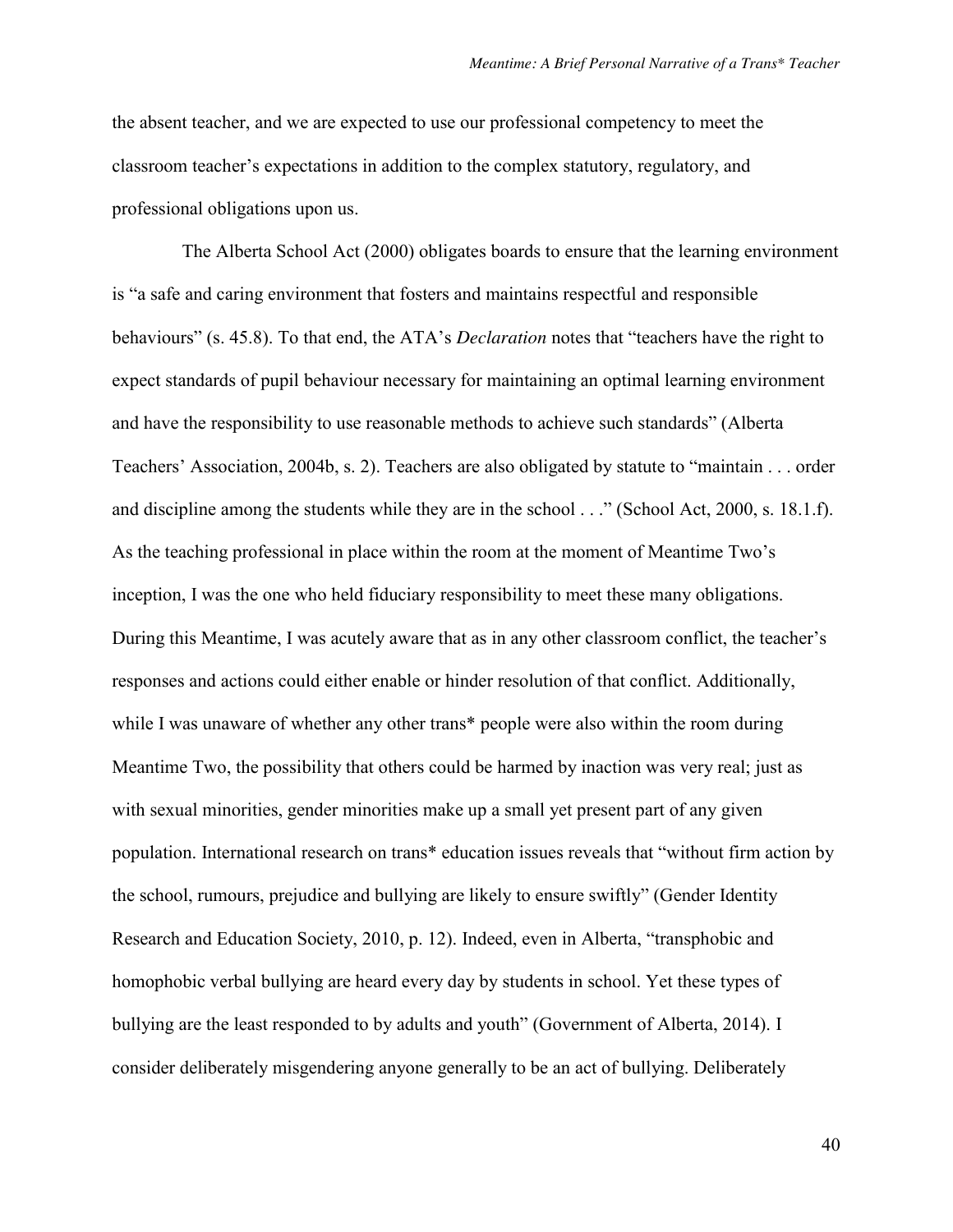misgendering a person known or suspected to be trans\* is an act of transphobic bullying.

For many trans\* people, being "outed" without consent is a terrifying experience that can have tragic consequences. Animus of this nature may also lead to harassment "because they are *perceived* to be transsexual, transgender or intersex, or belong to social groups identified in particular societies by sexual orientation or gender identity [emphasis mine]" (Quinn, 2010, p. 11). Yet by the time I experienced Meantime Two, I was openly trans\*, engaging in trans\* human and civil rights activism in Alberta. The student in question had nothing to "out"; however, the type of behaviour that could lead to such an attempt was and remains my larger concern.

In Meantime Two, when the single, one-syllable word was uttered as a sneering threat, I suddenly saw myself being sized up and judged as being ripe for targeting. Targeting trans\* people is hardly new. Annually, trans\* communities commemorate the murder of trans\* people over the prior 12 months; since beginning my transition, that number has remained at well over 100 murders per year. Trans\* people are routinely denied medical care, housing, employment, and other elements that are essential to living successfully in our society (Grant, Mottet, Tanis, Harrison, Herman, & Keisling, 2011). The processes for changing legal documents and other essential elements of modern living demanded by every imaginable authority is brutally convoluted. Indeed, only in early 2014 did an Alberta Court of Queen's Bench judge determine that requiring people to undergo surgery before granting them permanent changes to a government-issued identity document was unconstitutional, noting that the statute "contributes to the disadvantage experienced by transgendered persons by perpetuating the prejudice and stereotyping to which they are subject" (C.F. v. Alberta [Vital Statistics], 2014, para. 59). In 2015, Alberta revised regulations governing both birth certificates and drivers' licenses to be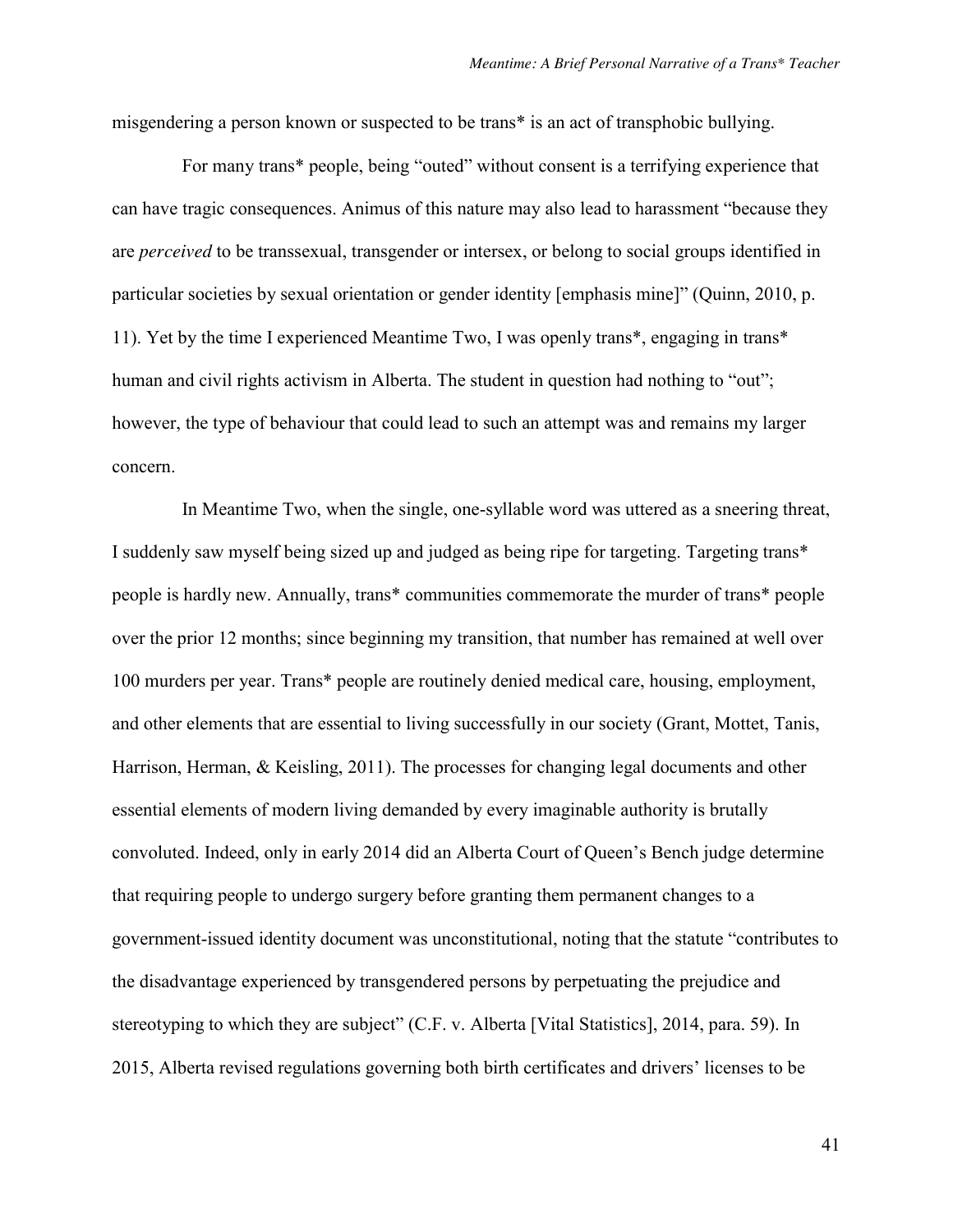more inclusive of those changing their gender identity (Government of Alberta, 2015), but for those who are newcomers to Canada or among those who are unable to update these documents, obtaining other identification such as a passport remains difficult (Mitchell & Carignan, 2015).

Yet "gender identity" is among those descriptions enumerated both in the Alberta Teachers' Association's *Code* and *Declaration*. While neither document directly governs the behaviour of students, the *Declaration* establishes teachers' rights regarding student behaviour and notes "the responsibility to use reasonable methods to achieve such standards" (Alberta Teachers' Association, 2004b, s. 2). In my own experience as an "out" trans\* person who has discussed trans\* civil and human rights issues publicly in the media, I have had many teacherstudent interactions where students have questioned or commented on me being trans\*. I have acknowledged these questions or comments and noted that school is not the place for us to have discussions about my personal life: my obligation is to teach the lessons left for me by the classroom teacher, not establish an impromptu lesson that may well be interpreted as material requiring prior parental consent under Alberta education laws. Even if I were a full-time classroom teacher, I believe it is important to distinguish between my specific, particular transition and issues arising around transition generally. The latter fits well with issues of social justice, human sexuality, and other areas of the curriculum. The former is my personal life. Yet thanks to computerised databases, the ability of a trans\* person to keep a transition secret is severely compromised. A criminal records check can reveal trans\* status due to incongruent government-issued identity documents and contrasting-gender names. Other professional structures may also be inadequate for a trans\* teacher. For example, I was advised that I could only obtain an updated Teacher Qualifications Service (TQS) evaluation by re-applying (and repaying), despite the singular change to my "qualifications" being that of changing from an "F"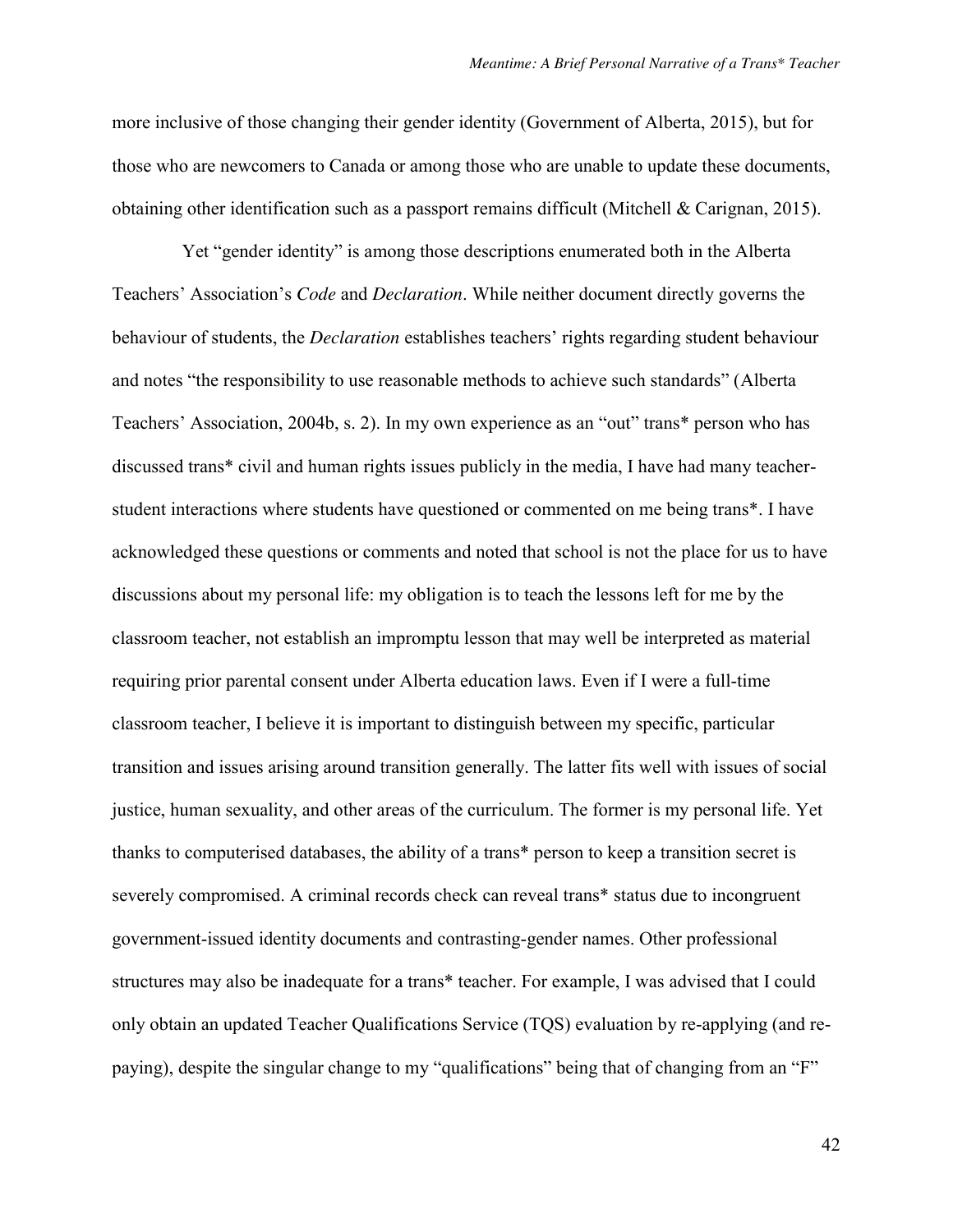(female) to an "M" (male). No teacher should be obligated to divulge personal details of their life to students, colleagues, or administration as part of meeting their obligations towards professional practice and teaching the provincial curriculum.

Again, discussing trans\* people and transitioning generally is distinct from discussions of an individual's personal life. The elements of marriage transition may provide a helpful comparison. When Miss Jones becomes Mrs. Smith, it's reasonable to acknowledge that Mrs. Smith was formerly known as Miss Jones. Once married, Mrs. Smith has chosen to follow a well-established tradition of adopting her surname to that of her husband. No one would reasonably consider such an acknowledgement unprofessional behaviour for a teacher with regards to communicating with students. However, if Mrs. Smith were to describe to her students the specific activities involved in consummating her marriage, we would reasonably consider such behaviour neither professional nor appropriate. For the trans\* teacher, the situation is more complex: a number of special-interest groups advocate for even the mention of words associated with trans\* (such as transgender, transsexual, etc.) to be banned from schools (see CBC, 2015). The perspective put forward by such groups is predicated on sexualising and objectifying trans\* people of all ages. For a trans\* teacher, this means their simple presence in their classroom or school may been be perceived as contentious for some people in the educational environment.

Yet Meantime Two was a blatantly public challenge, simultaneously questioning and disrespecting my identity. Deliberately misgendering a person is both disrespectful and an exercise of power, regardless of whether the target of the misgendering is actually a trans\* person. Had I responded to the high-school student with a flippant, "Pardon me, ma'am?" I would have been engaging in equally inappropriate misgendering and bullying. While I see no shame in having once been female-identified, I have observed that a male person raised as a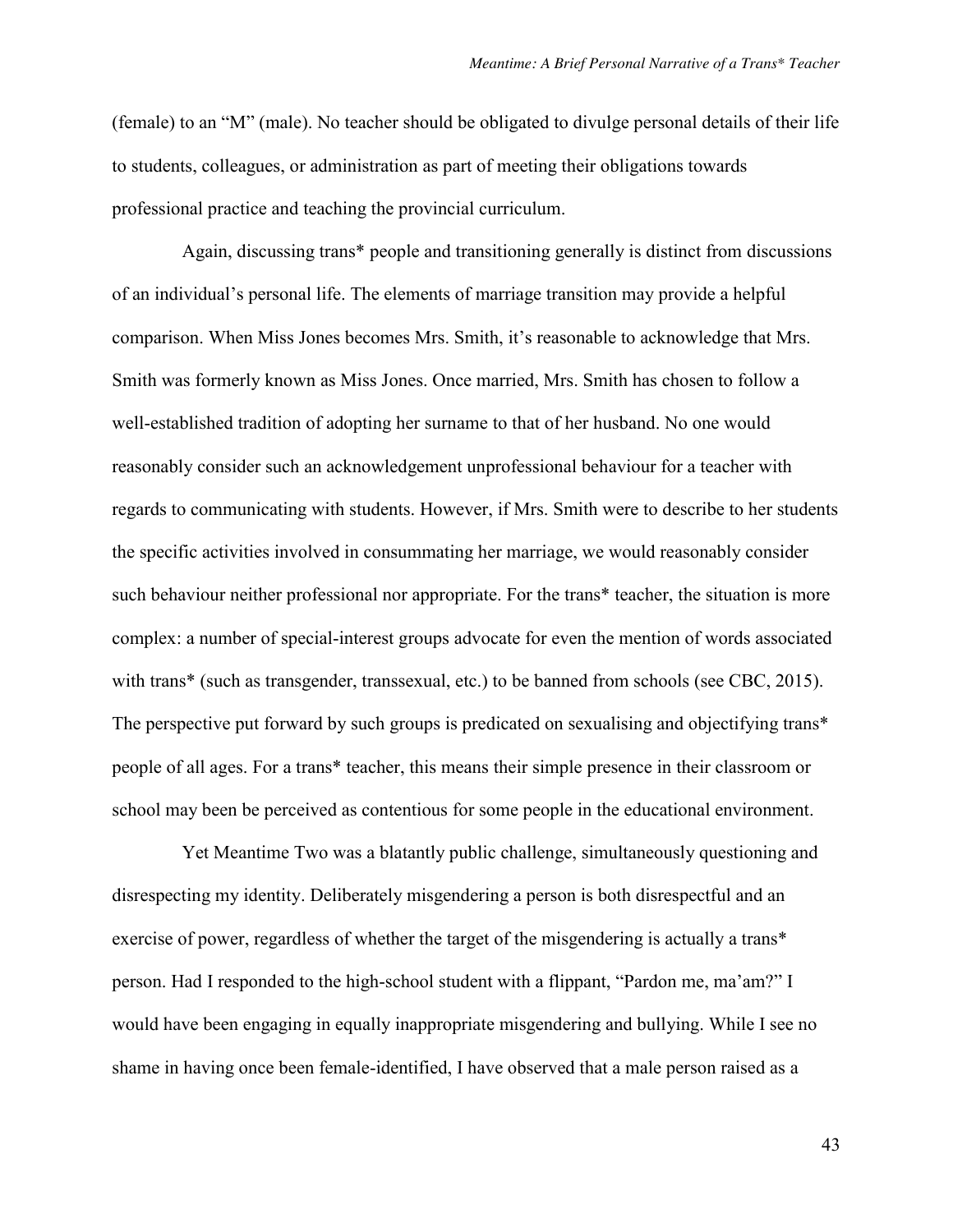male-identified person does not tend to appreciate having their maleness questioned, just as female-identified people do not tend to respond positively to someone questioning their femaleness. Such behaviours also raise important questions around expressions of masculinity and femininity, but those questions are beyond the scope of this article.

Meantime Two is ultimately a positive experience when situated within the broader policy, regulatory, and statutory framework. As a professional, I had the highest authorisation to expect students meet their obligation to "comply with the rules of the school" (School Act, 2000, s.12.d) and "respect the rights of others" (s.12.f). Additionally, the expectations established by the Alberta Teachers' Association with regards to the "gender identity" of a teacher or a student clearly empowers—indeed, obligates—the teacher to ensure that transphobic bullying is not part of the classroom environment.

As noted, the deliberate misgendering of a person is an exercise of power. Whether or not the student in Meantime Two knew any of the many layers of policy, regulation, and statute governing our interactions together did not matter; as the professional in place at the time of this incident, I had the obligation to ensure these many expectations are met. Contrast this with Meantime One, wherein the top school administrators—and at least one professional colleague failed to uphold those same policies, regulations, and statutes. Meantime Two was uncomfortable yet completely within my capacity to address; Meantime One upended the expectations teachers should be able to rely upon, underscoring the fragility of my employment at that moment, as well as the fragility of potential employment opportunities in the future. This fragility was underscored, highlighted, bolded, and italicised when administrators from a different Alberta school board fired me for being trans\* the very next day (CBC, 2009; Cotter, 2009; Truitt, 2009).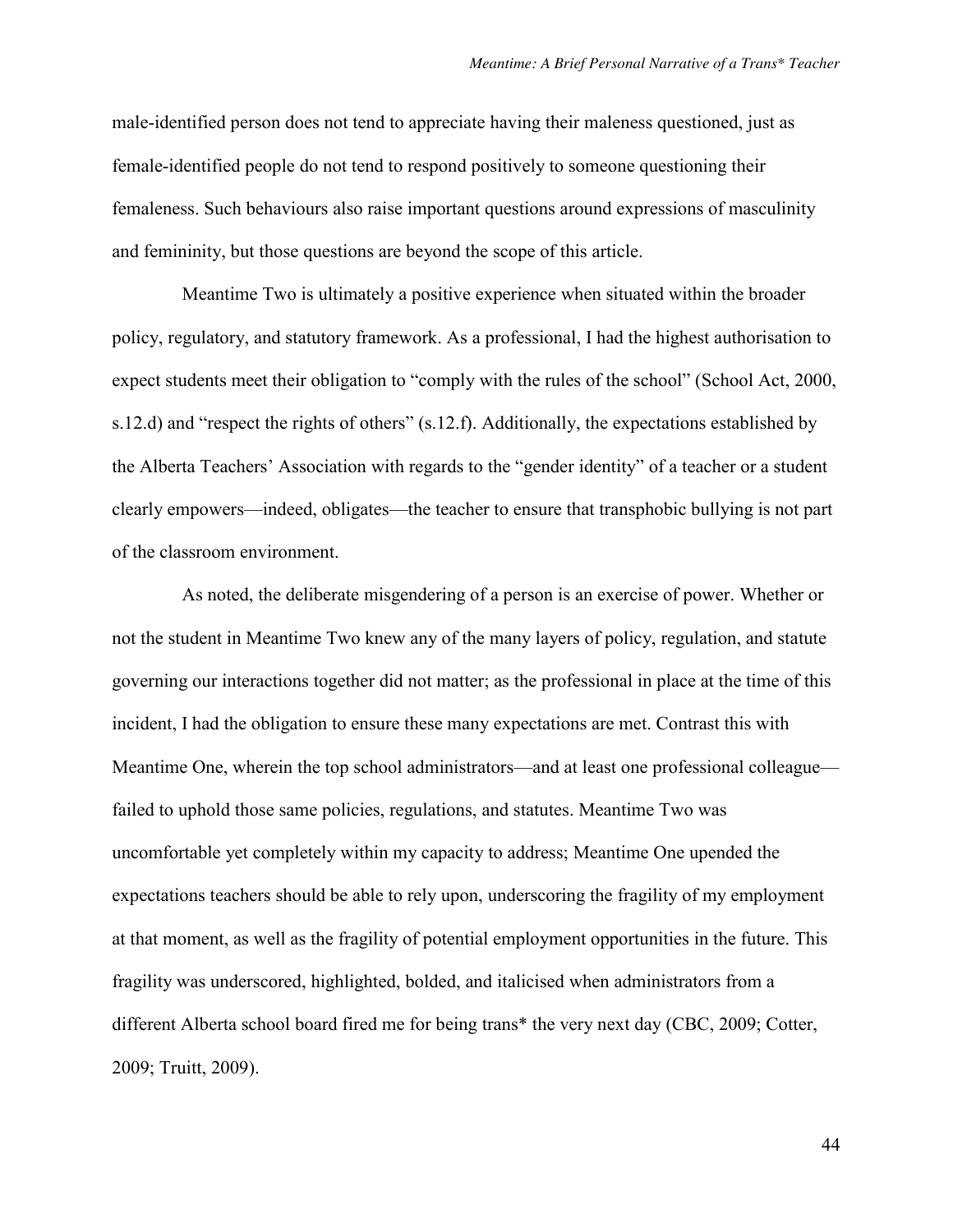### **Concluding Remarks**

Both Meantimes reveal different aspects of exclusionary practice. The Meantime overtly intended as malicious was the one that was most within my power to address adequately, whereas the Meantime least obviously malicious was the one that most clearly revealed my personal powerlessness and vulnerability. As Meantime One demonstrates, the existence of statute, regulation, or policy does not prevent those charged with administering the same from failing to uphold them. Meantime Two demonstrates that teachers' knowledge of statute, regulation, or policy can be used to manage emerging challenges related to "gender identity" in a manner consistent with professional expectations under those regimes. Yet as noted, these two Meantimes are not the sum totality of experiencing transphobic behaviour in an education or regulatory environment, they are merely two poles of my professional experience.

The government of Alberta notes that, "discrimination on the basis of gender identity is a violation of human rights legislation" (Government of Alberta, 2014). Given the explicit inclusion of "gender identity" in the relevant governing *Code* and *Declaration* from the Alberta Teachers' Association, and that notions such as "caring, respectful and safe learning environments" (Alberta Education, 2014) have been bouncing around since 1997, I was illprepared for the emergence of the Meantime in an educational environment. The notion of the Meantime is by no means limited to the educational environment; transitioning revealed to me that despite claims of fundamental rights and freedoms belonging to everyone within Canada, trans\* Canadians often do not enjoy such rights or freedoms without considerable effort. The Canadian Charter of Rights and Freedoms (Charter) (1982) speaks of fundamental rights and freedoms that apply to "everyone"  $(s.2, s.7, s.8, s.9, s.10, s.12, s.17.1, s.17.2)$  and "every individual" (s.15). These fundamental rights and freedoms are not delimited by a list of attributes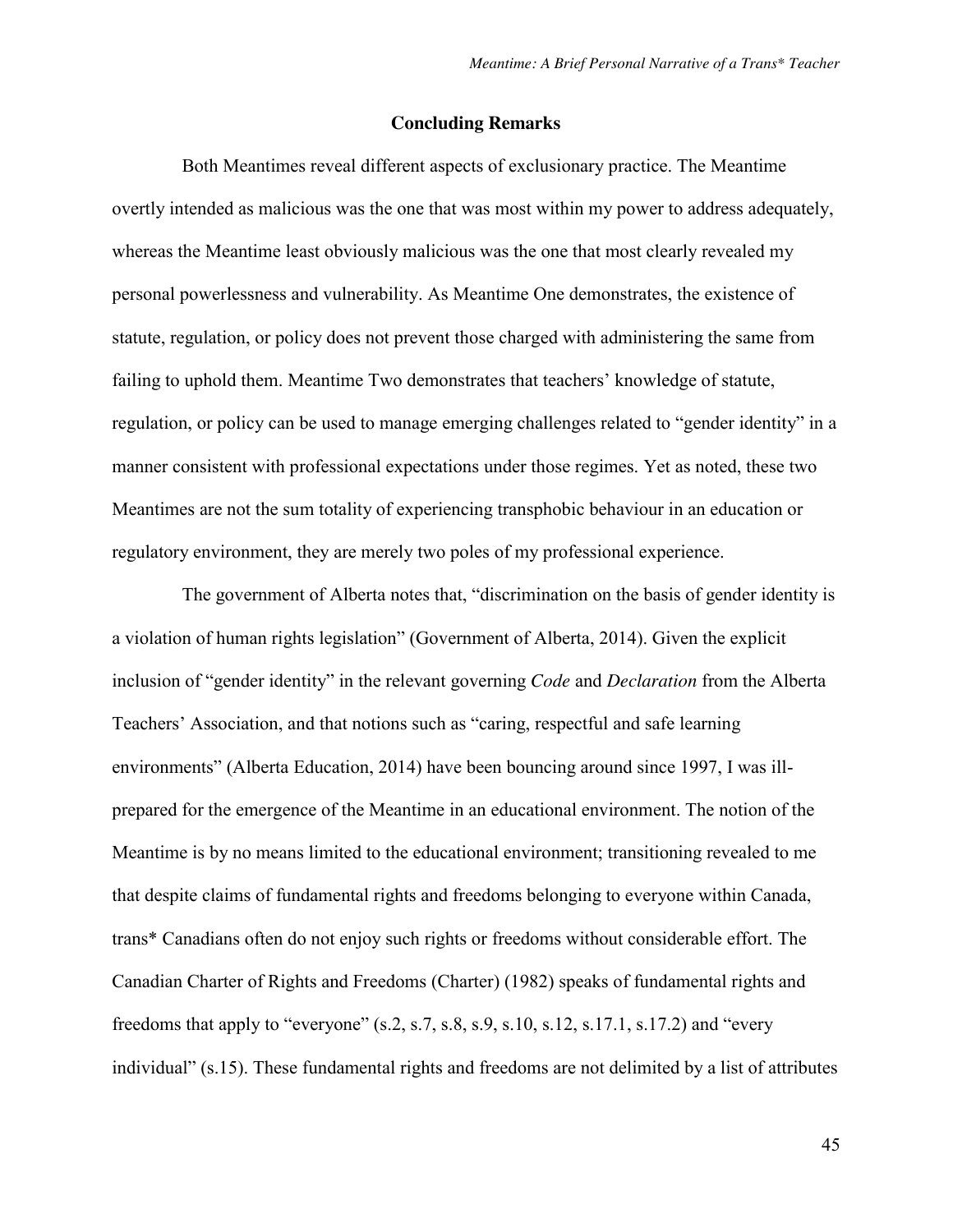wherein one may be excluded—there is no secret asterisk followed by a list of icky people that do not form part of "everyone" or "every individual." This latter point is important: unlike the professional *Code* and *Declaration* from the Alberta Teachers' Association, teachers in Alberta actively teach the Canadian Charter of Rights and Freedoms to students as part of the provincial program of studies. How seriously can students take such instruction when they might easily observe that some people in Canada—perhaps in their very own school or classroom— aren't really accorded the same rights and freedoms as everyone else?

Many educators already practice inclusion, yet clearly this practice is inconsistent across educators as a whole. My experiences across many Meantimes—including the two shared in this brief personal narrative—suggest that in practice, lofty words and claims such as "inclusion" often remain aspirational rather than truly foundational, at least for those of us who happen to fall into a less well-understood context such as being trans\*. A practice of inclusion raises challenging questions about other types of differences within our classrooms: how do we include the vast diversity found in cultural practices, political ideologies, and religious beliefs that may also be found in our classrooms? As trans\* people continue to emerge from obscurity, undoubtedly many moments will arise that allow for deeper exploration of this question.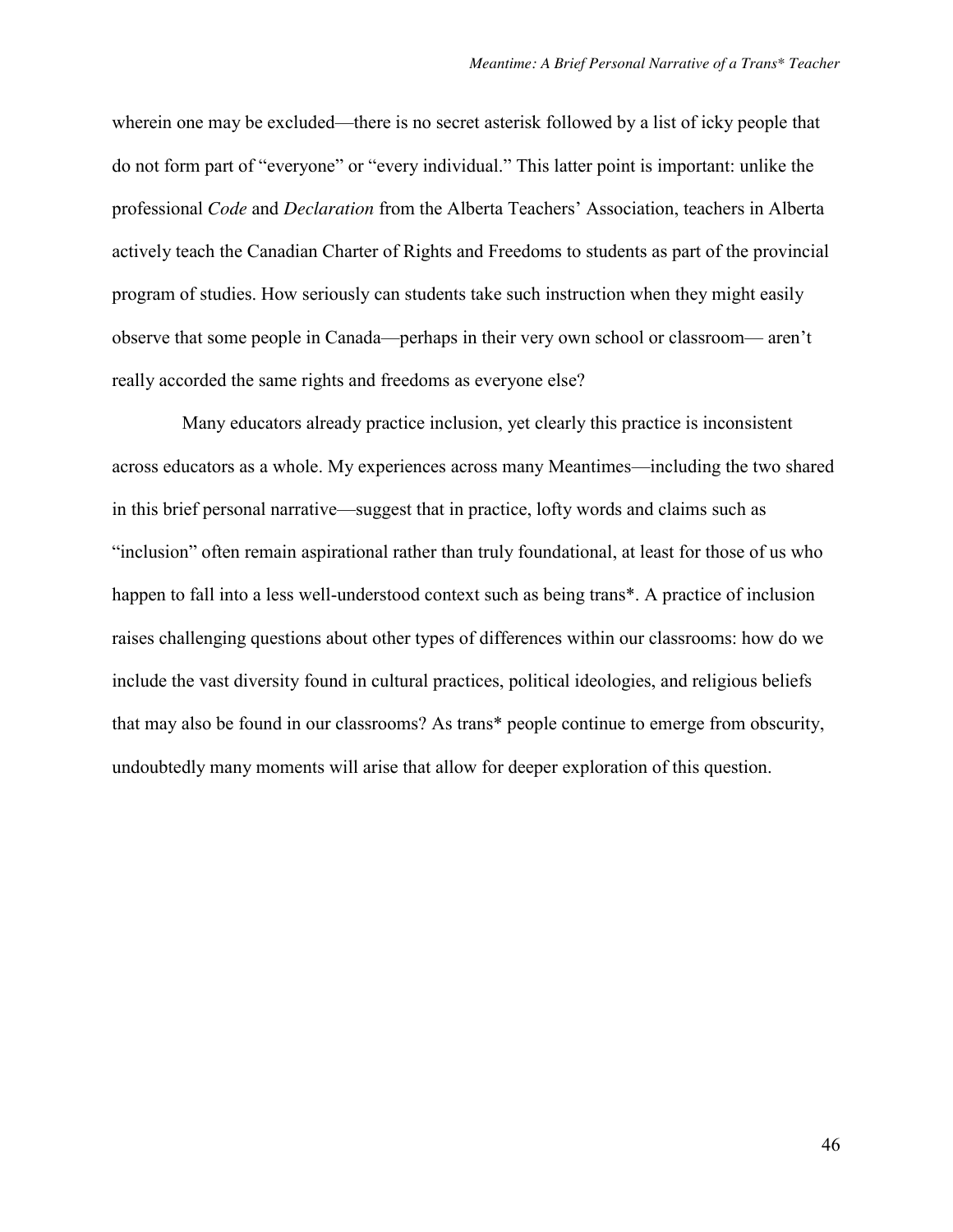# **References**

- Alberta Education. (2014). *Caring, respectful and safe learning environments: CRSLE history.*  Retrieved from http://www.education.alberta.ca/teachers/safeschools/crslehistory.aspx
- Alberta Teachers' Association. (2004a). *Code of professional conduct*. Retrieved from http://www.teachers.ab.ca/SiteCollectionDocuments/ATA/Publications/Teachers-as-Professionals/IM-4E%20Code%20of%20Professional%20Conduct.pdf
- Alberta Teachers' Association. (2004b). *Declaration of rights and responsibilities for teachers*. Retrieved from http://www.teachers.ab.ca/SiteCollectionDocuments/ATA/ Publications/Teachers-as-Professionals/IM-5E%20Declaration%20of%20Rights.pdf
- Allen, M. (2014, March 7). On the detention of trans people [Web log post]. *Rabble*. Retrieved from http://rabble.ca/blogs/bloggers/mercedes-allen/2014/03/on-detention-trans-people
- American Psychiatric Association. (1994). Gender identity disorder. In *Diagnostic and statistical manual of mental disorders* (4th ed.). Washington, DC: author. Retrieved from https://www.aclu.org/files/images/asset\_upload\_file155\_30369.pdf
- Canadian Broadcasting Corporation (CBC). (2009, October 1). Transgendered teacher files complaint over firing. *CBC News*. Retrieved from http://www.cbc.ca/news /canada/transgendered-teacher-files-complaint-over-firing-1.791572
- Canadian Broadcasting Corporation (CBC). (2015, April 15). Ontario's sex-ed curriculum [Video file]. *CBC News*. Retrieved from http://www.cbc.ca/player/News/Politics/ID/ 2664214688/
- Canadian Charter of Rights and Freedoms. (1982). Part I of the Constitution Act, 1982, RSC [Revised Statutes of Canada] 1985, app. II, no. 44. Retrieved from http://lawslois.justice.gc.ca/eng/Const/index.html
- Clark, L. (2014, January 30). Misgendering is violence [Web log post]. Retrieved from http://genderterror.com/2014/01/30/misgendering-is-violence/
- C.F. v. Alberta (Vital Statistics). (2014). *ABQB [Alberta Court of Queen's Bench] 237*. Retrieved from http://www.canlii.org/en/ab/abqb/doc/2014/2014abqb237/2014abqb237.pdf
- Cotter, J. (2009, October 2). Transgendered teacher fired from Catholic school board. *Globe and Mail*. Retrieved from http://www.theglobeandmail.com/news/national /transgendered-teacher-fired-from-catholic-school-board/article4348364/
- Davis, S. (2015, January 21). Transgender people are misgendered, even in death. *VICE*. Retrieved from https://www.vice.com/read/transgender-people-are-misgendered-even-indeath-120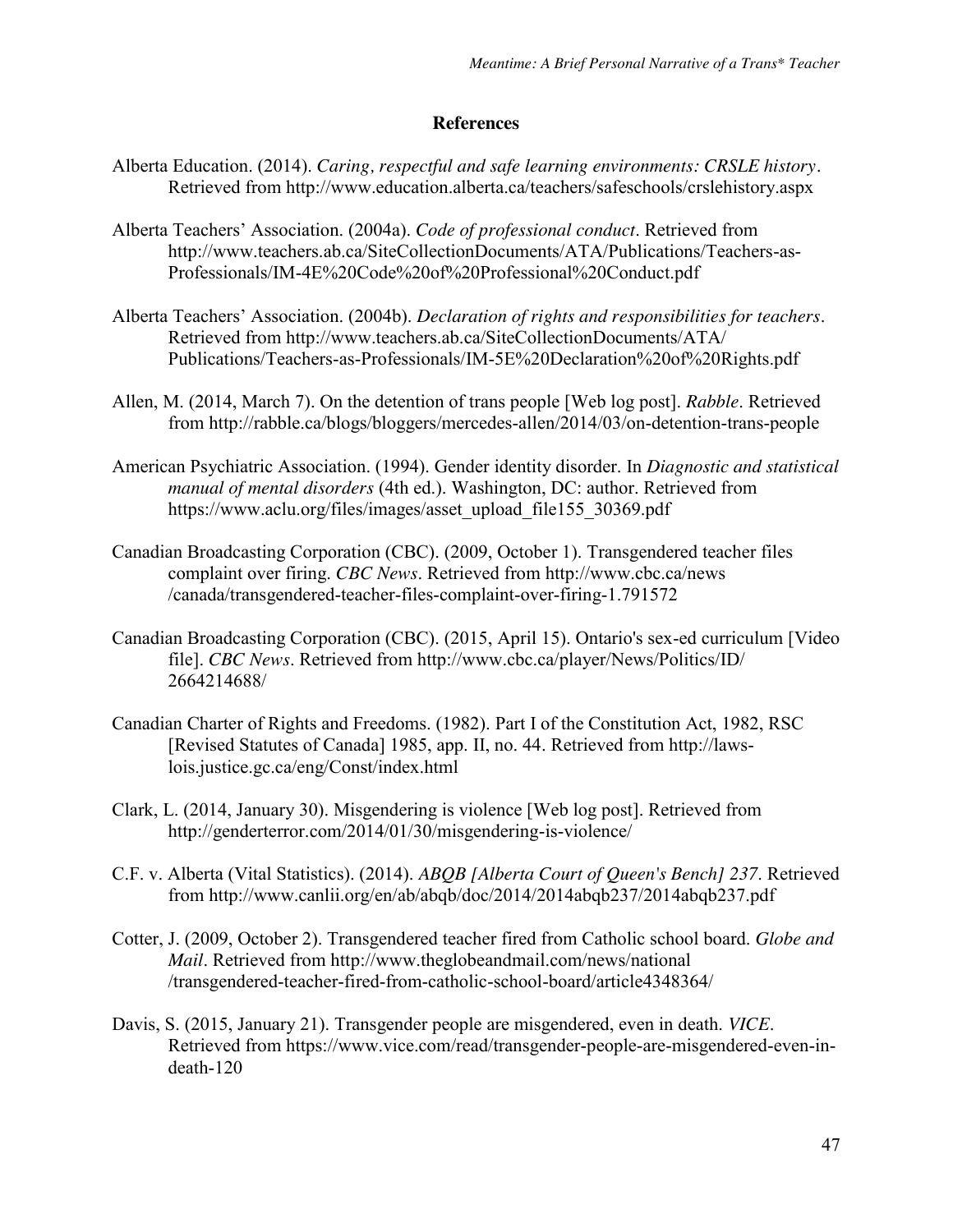- Gender Identity Research and Education Society. (2010). *Guidance on combatting transphobic bullying in schools* [Home Office, crime reduction toolkit]. Retrieved from http://www.gires.org.uk/assets/Schools/TransphobicBullying-print.pdf
- Government of Alberta. (2014). *Transphobic bullying*. Retrieved from http://humanservices.alberta.ca/documents/transphobic-bullying-fact-sheet.pdf
- Government of Alberta. (2015, February 20). REVISED: Now easier for transgender Albertans to change their birth records [Media release]. Retrieved from http://alberta.ca/release.cfm?xID=3772698E3BF54-9D46-B509-E746235573BAC7E3
- Grant, J. M., Mottet, L. A., Tanis, J., Harrison, J., Herman, J. L., & Keisling, M. (2011). *Injustice at every turn: A report of the national transgender discrimination survey*. Washington, DC: National Center for Transgender Equality and National Gay and Lesbian Task Force. Retrieved from http://www.thetaskforce.org/downloads/reports/reports/ntds\_full.pdf
- Maheu, B., Hillyard, A., & Jenkins, M. (2012). *Safe and caring schools for transgender students: A guide for teachers*. Edmonton, AB: Society for Safe and Caring Schools and Communities. Retrieved from http://safeandcaring.ca/wp-content/uploads/2013 /08/Transgender-Booklet\_Web-Booklet.pdf
- Meantime. (n.d.). *Oxford English dictionary online*.
- Mitchell, G., & Carignan, C. (2015, February 5). Passports—Transgender identification. In Canada, Parliament, *Debates of the Senate*, 41st Parliament, 2nd Session, Vol. 149, No. 116, pp. 2879–2880. Retrieved from http://www.parl.gc.ca/Content/Sen/Chamber/412 /Debates/pdf/116db\_2015-02-05-e.pdf
- Public Health Agency of Canada. (2010). *Questions and answers: Gender identity in schools.* Ottawa, ON: author. Retrieved from http://www.sieccan.org/pdf/phac\_genderidentity\_qaeng.pdf
- Quinn, S. (Ed.) (2010). *An activist's guide to the yogyakarta principles on the application of international human rights law in relation to sexual orientation and gender identity*. Retrieved from http://www.ypinaction.org/files/02/85/Activists\_Guide\_English \_nov\_14\_2010.pdf
- Ryan, H. (2014, January 10). What does trans\* mean, and where did it come from? [Web log post]. *Slate*. Retrieved from http://www.slate.com/blogs/outward/2014/01/10/trans\_what \_does\_it\_mean\_and\_where\_did\_it\_come\_from.html
- School Act. (2000). *RSA [Revised Statutes of Alberta] c S-3*. Retrieved from http://www.qp.alberta.ca/documents/acts/s03.pdf
- Teaching Profession Act. (2000). *RSA [Revised Statutes of Alberta] c T-2*. Retrieved from http://www.qp.alberta.ca/documents/Acts/T02.pdf